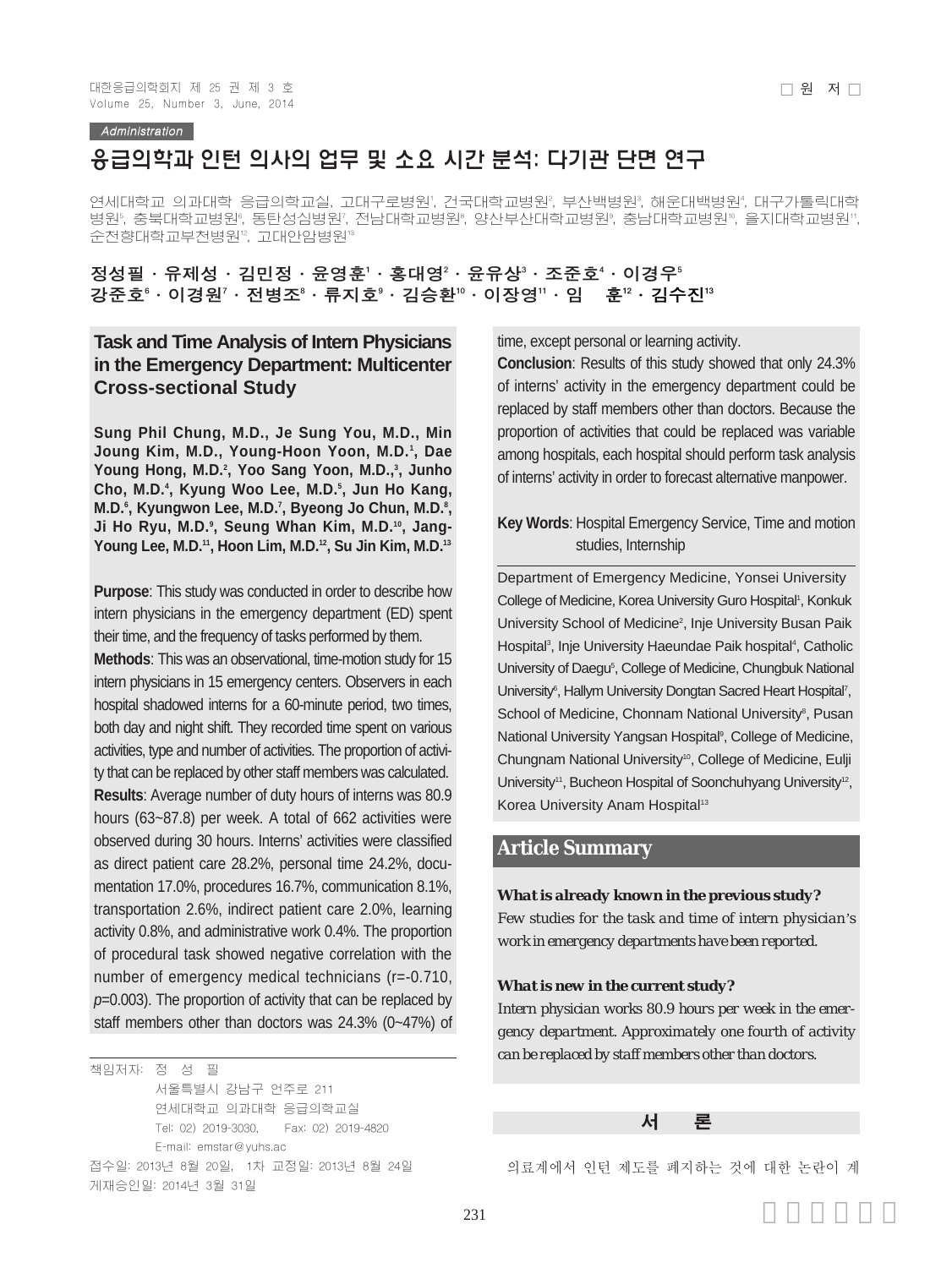속되고 있다1). "전문의의 수련 및 자격인정 등에 관한 규 정"에 의하면 인턴이란 의사 면허를 받은 사람으로서 일정 한 수련병원에 전속되어 임상 각 과목의 실기를 수련하는 사람을 말한다. 인턴 제도의 설립 취지는 여러 임상과를 순 환 근무하면서 일반 의사로서의 역량을 배우도록 하려는 것이지만 실제로는 값싼 노동력으로서 단순 반복적인 업무 와 심부름에 가까운 의료외적 업무를 담당하고 있다는 이 유로 제도 자체의 폐지를 주장하고 있다. 한편 인턴 제도의 폐지를 반대하는 주된 논리는 혼란을 최소화하기 위해서 대체인력의 보완을 위한 대책을 먼저 마련해야 한다는 것 으로 보인다.

응급실은 24시간 운영되면서 초진, 협진 및 각종 단순 술기 등을 위해 많은 의사 인력을 필요로 한다는 점에서 인 턴에 대한 의존도가 높은 부서 중 하나이다. 앞으로 인턴 제도가 폐지되면 지금까지 응급실에서 인턴이 담당하던 업 무를 대체할 인력이 필요할 것이다. 법적으로 의사가 하지 않아도 되는 업무들은 간호사나 응급구조사 등 다른 직종 이 수행하고, 굳이 의료인이 하지 않아도 되는 업무들은 자 연스럽게 비서 등의 보조인력이 담당하게 될 것이다. 이렇 게 인턴 업무를 대체할 인력의 수요를 예측하기 위해서는 현재 응급실에 근무하는 인턴의 업무량에 대한 정확한 분 석이 선행되어야 한다.

호주에서 응급실 인턴을 관찰한 연구결과를 보면, 직접적 으로 환자 진료와 관련된 업무가 전체 근무시간의 86.6% 를 차지하였다고 한다2). 인턴이 수행하는 업무는 나라별로 또는 병원별로 차이가 있으므로 우리나라의 평균적인 현황 을 알아볼 필요가 있다. 우리나라의 경우 전체 인턴의 평균 근무시간이 당직시간을 포함하면 주당 104시간, 당직시간 을 제외하면 주당 82시간이라는 과거의 보고는 있으나, 구 체적인 업무의 종류와 시간에 대해서는 조사된 바가 없다3). 이에 저자들은 time motion analysis 방법을 이용하여 여 러 병원의 인턴이 응급실에서 수행하는 업무와 시간을 측 정함으로써 향후 인턴 제도가 폐지되는 경우를 대비하여 대 체인력의 추정에 도움을 주고자 이번 연구를 계획하였다.

#### 대상과 방법

전국의 응급의학과 수련병원 98개를 대상으로 전공의 정원이 없는 12개 병원을 제외한 다음, 단순무작위 표본추 출법을 통하여 20%인 17개의 병원을 선정하였다. 지역별 로는 서울 5개, 부산 3개, 대전 2개, 대구 2개, 광주 1개, 강원 1개, 경기 1개, 전북 1개, 충북 1개였고, 응급의료센 터의 규모면에서는 권역센터가 3개, 지역센터가 14개였다. 선정된 병원의 전문의에게 연구 목적을 설명하고 참여를 요청하였다. 2개의 병원은 참여에 동의하지 않아 총 15개 병원이 연구에 포함되었다. 이 연구는 임상연구심의위원회 의 승인을 받았다.

각 병원별로 응급실 인력 현황과 인턴 근무 일정표, 관찰 자 및 대상자 정보를 조사하였으며 한명씩의 인턴을 선정하 여 관찰하였다. 관찰 대상은 2013년 7월 근무에 근무하는 인턴 중에서 관찰자가 무작위로 1명을 선정하였다. 선정된 대상자에게는 연구의 취지를 설명하고 사전에 동의를 받았 다. 관찰자는 응급실 사정을 잘 아는 해당 병원 응급의학 전 문의 또는 전공의로 하였고 관찰자의 집중과 피로를 감안하 여 1회 관찰시간을 1시간으로 제한하였고, 같은 인턴을 정 규시간(오전 9시~오후 6시) 1시간과 비정규시간 1시간씩 각각 2시간씩을 관찰하였다. 관찰은 인턴이 응급실에 근무 를 시작한지 1주 이상 지난 후에 시행하였으며, 너무 바쁘 거나 한가한 시간을 피하여 선정하도록 하였다. 대부분의 연구자들이 정규시간은 오후 2시부터 4시, 비정규 시간은 오후 8시부터 10시까지 중에서 각각 1시간을 관찰하였다. 각 병원의 관찰자는 스톱워치를 가지고 대상 인턴을 3 m 정 도의 거리를 유지한 상태에서 관찰하면서 수행하는 업무와 해당 업무에 걸리는 시간을 초 단위로 기록하였다. 관찰 자 료는 업무의 내용과 소요시간을 엑셀에 입력하였고, 시간의 합계는 주간 60분, 야간 60분이 되도록 하였다. 동시에 2가 지 이상의 업무를 중복 수행하는 경우에는 환자 진료와 직 접 관련된 행위를 우선해서 기록하도록 하였다.

인턴 업무는 직접 환자진료, 간접 환자진료, 술기, 의무 기록, 의사소통, 장소 이동, 행정 업무, 학습관련 업무, 휴식 으로 분류하였다. 직접 진료 업무에는 병력청취 및 신체검 진, 환자 및 보호자 설명, 처방, 각종 결과 확인 등이 해당 되며, 간접 진료 업무는 검체 바코드 출력, 물품정리, 손 씻 기, 약품검색 등을 포함하였다. 각종 동의서 및 의무기록 작성은 의무기록 항목으로 분류하였다. 의사소통은 의사 및 직원과의 대화 및 전화를 포함하였다. 환자 이송 및 업 무 사이의 이동은 장소 이동 항목으로, 상급자의 진료를 관 찰하는 것은 학습관련 업무로 분류하였다. 행정지원 업무 에는 문서 전달 및 스캔 등이 포함되었다. 개인적 활동은 개인적 대화, 대기, 식사 등이 해당된다.

각 세부 업무를 의사의 업무와 다른 직종으로 대체 가능 한 업무로 구분하였다. 학습 관련, 행정 지원 업무, 장소 이 동, 휴식은 대체 가능한 업무로, 직접 진료, 의사소통, 의무 기록은 대체할 수 없는 업무로 분류하였다. 간접 진료 중에 서는 바코드 등 검체 관련 업무와 물품 정리 업무는 대체 가능한 업무로 분류하였다. 술기 업무 중에서 정맥로 확보, 상처 세척, 비위관 삽입, 도뇨관 삽입, 간이 혈당 검사 등은 간호사가 대체 가능한 업무로, 상처 세척 및 정맥로 확보는 응급구조사도 가능한 업무로 분류하였다. 심전도 검사는 임상병리사가 대체 가능한 업무로, 동맥혈액 가스검사, 수 혈, 창상 배양검사 등의 검체 채취, 조영제 등의 약물 주입 등은 의사만 가능한 업무로 분류하였다.

각 업무의 갯수는 건수 및 백분율로 표시하였으며 총 소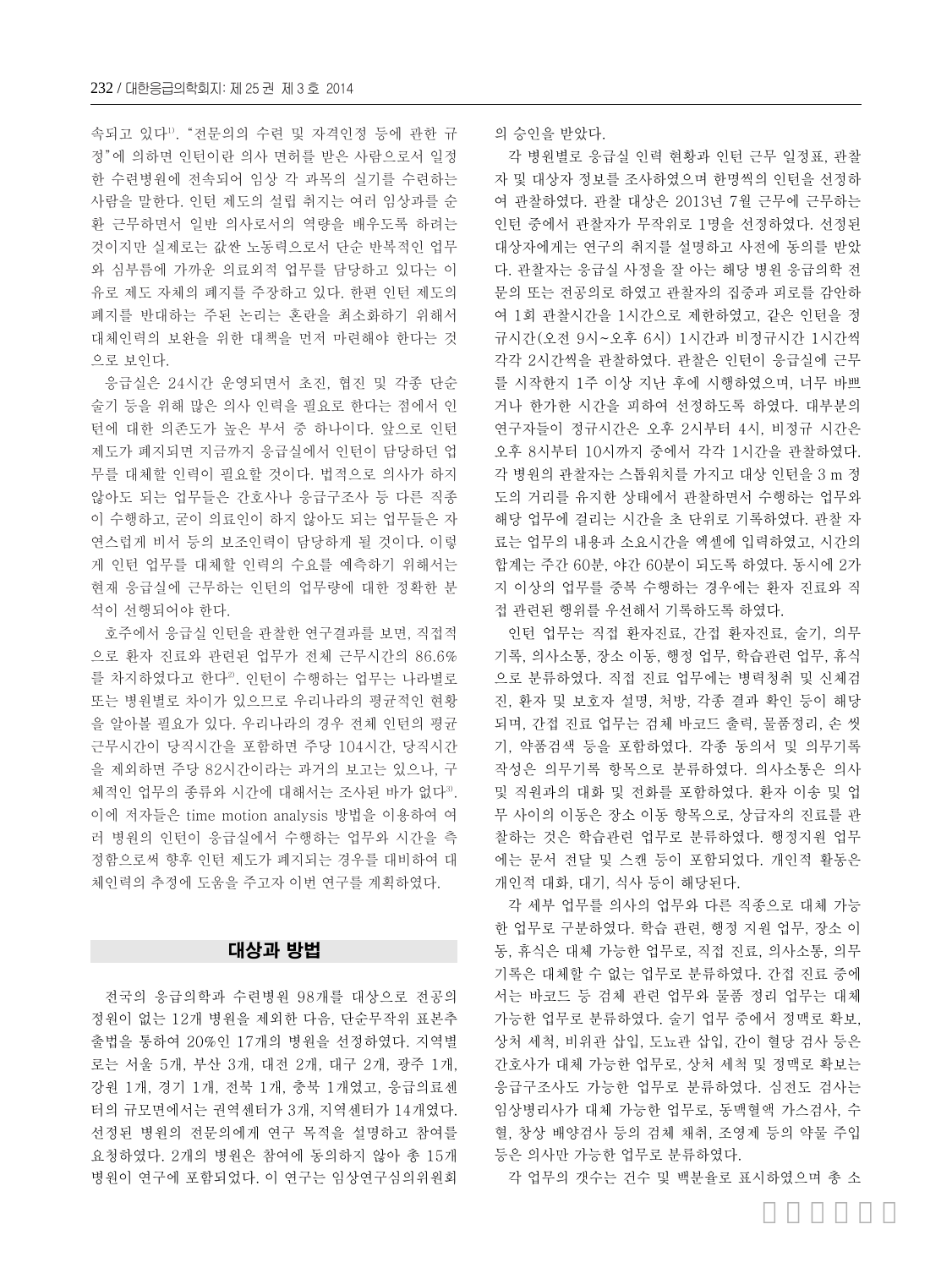요 시간은 분 단위로 합산하였다.

자료의 요약은 평균과 표준편차를 이용하였다. 술기 시 간과 응급구조사 인원 사이의 관계는 상관분석을 시행하였 다. 병원별로 주간과 야간 시간에 수행하는 대체 가능한 업 무량의 비교는 paired <sup>t</sup> test를 사용하였다. 병원 간의 업 무량의 차이를 확인하기 위하여 대상 병원들을 방문 환자 수가 5만 이상인 병원, 수도권(서울, 경기)에 위치한 병원, 전공의나 인턴의 수가 6명 이상인 병원, 응급구조사가 5명

이상인 병원을 기준으로 나누어 Mann Whitney U test를 이용하여 비교해 보았다. 통계 분석은 IBM SPSS Statistics version 20 (Armonk, NY, USA)을 이용하였 으며 유의수준은 0.05로 하였다.

결 과

대상 병원들의 연간 내원환자는 평균 48,182±12,310

**Table 1.** Distribution of intern's activities and time for each tasks.

| Intern's activities         | Could be replaced by | Total time (minute) | % time |
|-----------------------------|----------------------|---------------------|--------|
| Direct patient care         |                      | 506.8               | 28.2%  |
| physical examination        | D                    | 137.0               | 7.6%   |
| history taking              | D                    | 128.2               | 7.1%   |
| check laboratory result     | D                    | 54.9                | 3.1%   |
| reading medical record      | D                    | 51.0                | 2.8%   |
| communication with patient  | D                    | 44.0                | 2.4%   |
| other direct patient care   | D                    | 34.7                | 1.9%   |
| check radiologic result     | D                    | 30.7                | 1.7%   |
| order entry                 | D                    | 26.4                | 1.5%   |
| Clinical documentation      |                      | 306.0               | 17.0%  |
| writing medical records     | ${\bf D}$            | 233.9               | 13.0%  |
| taking permissions          | D                    | 72.1                | 4.0%   |
| Procedures                  |                      | 300.0               | 16.7%  |
| Communication               |                      | 146.3               | 8.1%   |
| with doctors                | D                    | 82.2                | 4.6%   |
| other communications        | D                    | 53.3                | 3.0%   |
| with staffs                 | D                    | 7.6                 | 0.4%   |
| with another hospital       | D                    | 3.3                 | 0.2%   |
| Transportation              |                      | 47.7                | 2.6%   |
| patient unrelated           | N, E                 | 40.6                | 2.2%   |
| patient related             | N, E                 | 7.1                 | 0.4%   |
| Indirect patient care       |                      | 35.9                | 2.0%   |
| preparation procedures      | ${\bf N}$            | 21.5                | 1.2%   |
| hand washing                | D                    | 6.6                 | 0.4%   |
| search for medicine         | D                    | 4.4                 | 0.2%   |
| specimen related (bar code) | N                    | 3.5                 | 0.2%   |
| Learning activity           |                      | 14.5                | 0.8%   |
| observation (senior)        |                      | 14.5                | 0.8%   |
| Administrative work         |                      | 7.7                 | 0.4%   |
| delivery of document        | N, E, L              | 5.8                 | 0.3%   |
| scanning or copying         | N, E, L              | $2.0\,$             | 0.1%   |
| Personal activity           |                      | 435.2               | 24.2%  |
| waiting                     | L,                   | 222.8               | 12.4%  |
| personal talking            |                      | 79.6                | 4.4%   |
| web surfing                 |                      | 65.8                | 3.7%   |
| others                      |                      | 34.1                | 1.9%   |
| eating                      |                      | 25.5                | 1.4%   |
| restroom use                |                      | 4.6                 | 0.3%   |
| napping                     |                      | 2.7                 | 0.2%   |
| Total                       |                      | 1800.0              | 100.0% |

D: doctor only, E: emergency medical technician, L: laboratory technician, N: nurse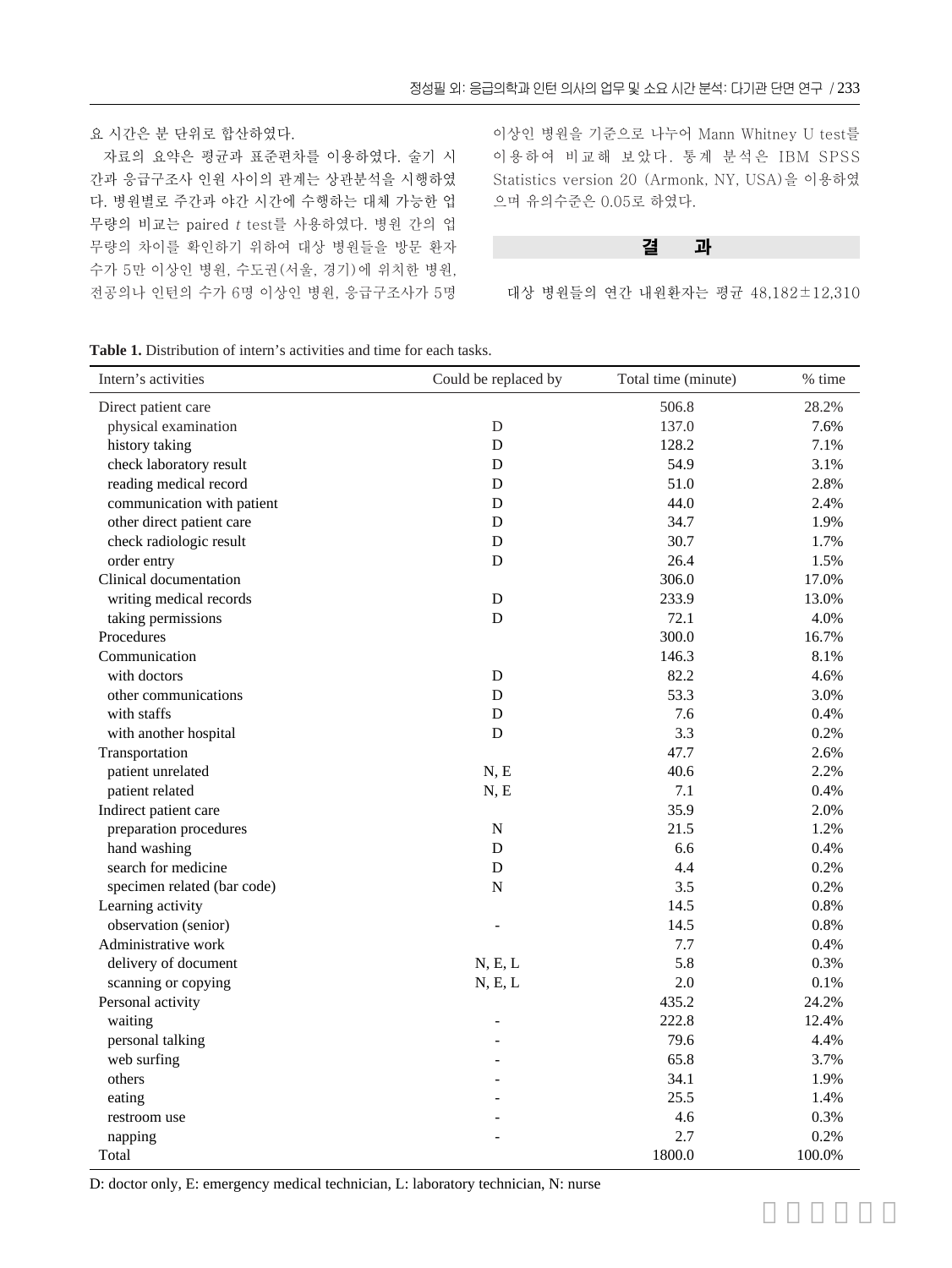명이었다. 인력 현황은 전문의가 평균 5.5±1.4명, 전공의 6.3±2.9명, 인턴 5.8±2.1명, 간호사 38.8±11.5명, 응급 구조사 4.3±2.9명이었다. 인턴들의 근무시간은 12시간 근무가 7곳, 24시간 근무가 5곳, 나머지는 일회 근무시간 이 고정되지 않았다. 관찰 대상 인턴 15명은 주당 평균 80.9±6.9시간을 근무하였으며, 남자가 10명이었다.

총 30시간(1,800분) 동안의 관찰에서 662개의 업무가 관찰되었는데, 주간이 315개(47.6%), 야간이 347개 (52.4%)였다. 연구자가 분류한 기준에 의하면 각 분류별 소요 시간은 직접 진료 업무 506.8분(28.2%), 개인적 활 동 435.2분(24.2%), 의무기록 306.0분(17.0%), 술기 300.0분(16.7%), 의사소통 146.3분(8.1%), 장소이동 47.7분(2.6%), 간접 환자진료 업무 35.9분(2.0%), 학습 관련 업무 14.5분(0.8%), 행정지원 업무 7.7분(0.4%)의 순이었으며, 각 세부 업무별 소요시간은 Table 1과 같다.

술기에 소요되는 시간은 총 업무의 17%로 심전도 검사 와 상처 세척 등 상처 관련 술기에 가장 많은 시간이 소요 되었으며, 건당 소요시간은 비위관과 도뇨관 삽입이 가장 길었다(Table 2). 해당 병원에서 근무하는 응급구조사의 인원이 많을수록 인턴들이 수행하는 술기 시간의 비중이 낮은 양상을 보였다(r=-0.710, p=0.003).

개인적 활동과 학습 활동을 제외한 업무는 558건으로 병원당 평균 90±22분이었다. 이 가운데 다른 직종으로 대 체 가능한 업무의 비율은 병원별로 0%에서 47%의 분포를

**Table 2.** Intern's time spent on procedural tasks in emergency department.

| Procedural tasks           | Can be performed by | Task number | Total time (min) | Task time (min) |
|----------------------------|---------------------|-------------|------------------|-----------------|
| Electrocardiography        | ⊥                   | 25          | 77.3             | 3.1             |
| Wound irrigation           | N, E                | 14          | 68.9             | 4.9             |
| Intravenous cannulation    | N, E, L             | 10          | 38.1             | 3.8             |
| Nasogastric tube insertion | N                   | 4           | 28.5             | 7.1             |
| Urinary catheterization    | N                   | 4           | 26.7             | 6.7             |
| Arterial blood gases       | D                   | 8           | 25.3             | 3.2             |
| Transfusion                | D                   |             | 15.2             | 5.1             |
| Taking specimens           | D                   |             | 11.0             | 2.2             |
| Infusion of dye or drugs   | D                   | 3           | 4.1              | 1.4             |
| Glucose point of care test | N                   |             | 1.6              | 1.6             |
| Total                      |                     | 77          | 296.7            | 3.9             |

D: doctor only, E: emergency medical technician, L: laboratory technician, N: nurse

**Table 3.** The proportion of intern's activities which can be replaced by staffs other than doctors.

| Hospital      | Time except personal<br>and learning activity |                 | Time and proportion which can be replaced<br>by staffs other than doctors |                   |                   |                  |
|---------------|-----------------------------------------------|-----------------|---------------------------------------------------------------------------|-------------------|-------------------|------------------|
|               | Day (min)                                     | Night (min)     | Day shift (min)                                                           | % time            | Night shift (min) | % time           |
| A             | 29.5                                          | 59.7            | 0.0                                                                       | 0.0%              | 0.0               | $0.0\%$          |
| B             | 53.4                                          | 54.3            | 0.0                                                                       | $0.0\%$           | 0.9               | 1.6%             |
| $\mathcal{C}$ | 45.8                                          | 48.1            | 0.0                                                                       | 0.0%              | 10.9              | 22.7%            |
| D             | 43.5                                          | 51.3            | 6.6                                                                       | 15.1%             | 6.8               | 13.2%            |
| Ε             | 27.7                                          | 33.2            | 9.1                                                                       | 32.8%             | 1.0               | 3.1%             |
| F             | 43.9                                          | 58.3            | 14.3                                                                      | 32.6%             | 4.9               | 8.3%             |
| G             | 59.6                                          | 57.9            | 10.6                                                                      | 17.8%             | 17.6              | 30.4%            |
| H             | 56.9                                          | 60.0            | 14.3                                                                      | 25.2%             | 16.4              | 27.3%            |
| I             | 31.5                                          | 54.3            | 11.3                                                                      | 35.7%             | 12.7              | 23.3%            |
| J             | 42.0                                          | 53.4            | 6.0                                                                       | 14.3%             | 22.7              | 42.5%            |
| K             | 36.2                                          | 40.4            | 10.6                                                                      | 29.3%             | 12.8              | 31.6%            |
| L             | 10.3                                          | 31.7            | 1.6                                                                       | 15.3%             | 11.9              | 37.4%            |
| M             | 50.9                                          | 52.8            | 18.7                                                                      | 36.7%             | 25.1              | 47.6%            |
| N             | 32.2                                          | 26.3            | 25.3                                                                      | 78.5%             | 0.0               | $0.0\%$          |
| $\Omega$      | 52.4                                          | 53.2            | 24.3                                                                      | 46.3%             | 25.3              | 47.6%            |
| Total         | $41.1 \pm 13.3$                               | $49.0 \pm 10.9$ | $10.2 \pm 8.2$                                                            | $25.3 \pm 20.6\%$ | $11.3 \pm 8.9$    | $22.4 \pm 17.2%$ |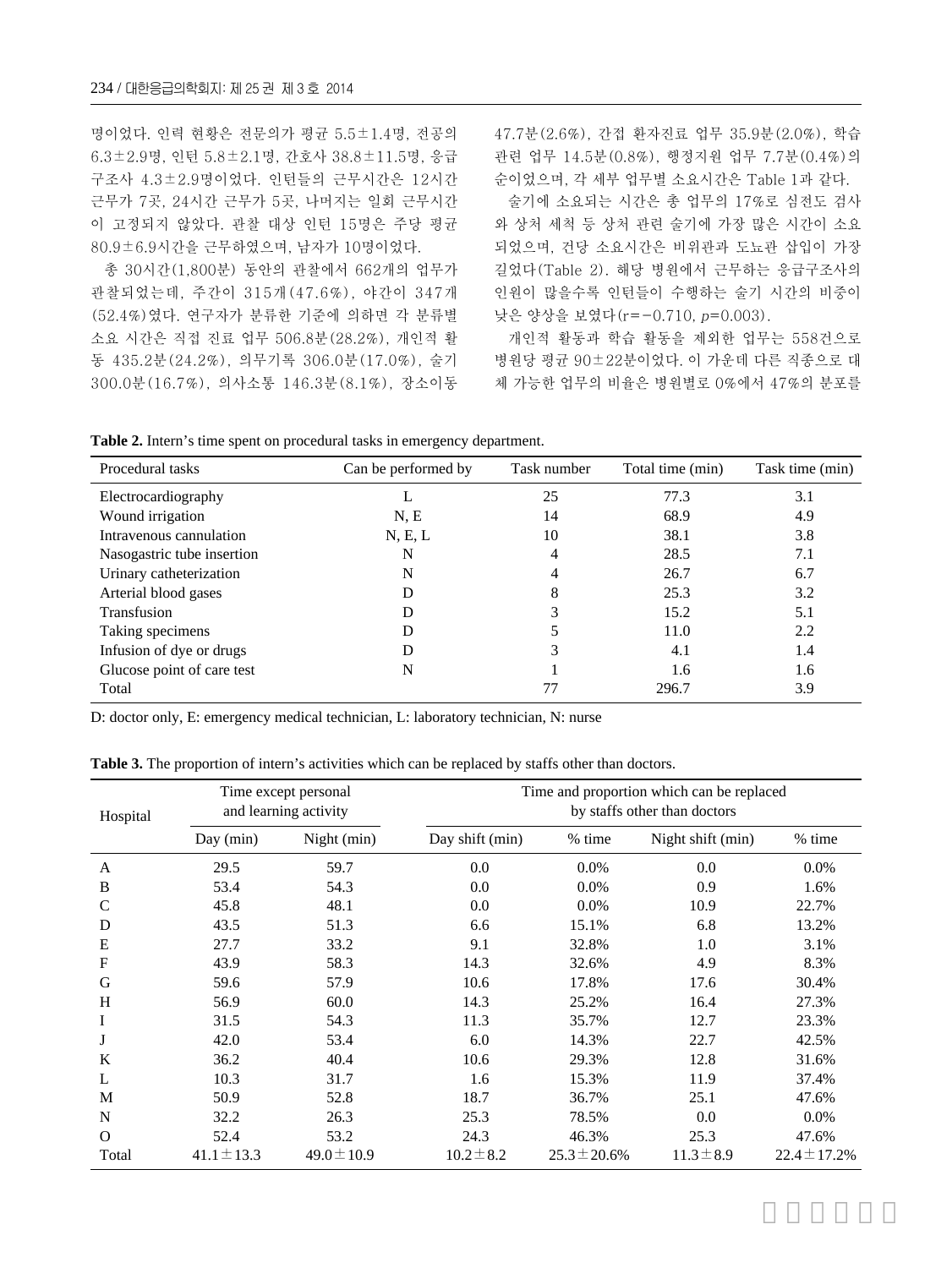보였으며 평균 21.4±14.0분(24.3%)으로 나타났다 (Table 3). 주간과 야간 시간에 대체 가능한 업무의 비율 은 통계적으로 의미있는 차이가 없었다(주간 25.3±4.2%, 야간 22.4±2.9%, p=0.68).

각 업무시간의 비중을 병원별로 비교하였는데, 방문환자 수가 5만 이상인 병원, 수도권에 위치한 병원, 인턴의 수가 6명 이상인 병원, 응급구조사가 5명 이상인 병원은 그렇지 않은 병원과 차이가 관찰되지 않았다. 다만 전공의가 6명 이상인 병원은 그렇지 않은 병원에 비해서 인턴이 직접 진 료와 의사소통에 할애하는 시간이 적었다(Table 4).

#### 고 찰

이번 연구에서 응급실에 근무하는 인턴들의 주당 근무시 간은 평균 80.9시간(63~87.8)으로 하루 2교대 근무가 가 장 일반적인 형태로 조사되었다. 응급실 근무는 당직이 없 다는 것을 생각하면, 당직을 제외한 근무시간이 주당 82시 간이라는 2000년대 중반에 시행한 조사와 일치하는 것이 다3). 대부분의 업무가 직간접적으로 환자 진료와 관련된 것이었고, 소위 잡일이라 불리는 진료외적인 행정 업무 등 이 차지하는 비중은 낮았다. 또한 관찰이 진료량이 적을 때 이루어졌음을 반영하듯 관찰시간 중 휴식 및 개인적 활동 이 차지하는 비중도 24.2%를 차지하였다.

저자들은 응급실에 근무하는 인턴의 업무를 분석하기 위 해 time motion study를 수행하였다. 이것은 전통적으로 업무량을 객관적으로 분석하는 방법으로 사용되어 왔는데, 숙련된 관찰자 한명이 대상자 한명을 관찰하면서 미리 분 류된 업무들의 시작과 끝난 시간을 기록하는 것이다4-7). 다 른 사람들이 자신을 지켜보고 있다는 사실을 의식해서 평 소와는 다른 행동을 취하는 호손 효과(Hawthorne effect)를 방지하기 위해서 관찰자로부터 일정 거리를 유 지한 상태로 관찰하게 된다8).

의사의 업무를 명확하게 분류한다는 것은 쉬운 일이 아 니다. 실제 진료 현장에서는 병력을 청취하면서 동시에 의 무기록을 작성하고 설명을 하는 경우가 흔한데, 이를 관찰 자에 따라 직접 환자진료, 의무기록, 의사소통 등으로 분류 할 수 있다. 이처럼 의사 업무를 분류하는 방식은 아직 표 준화되지 않았으며 연구에 따라 차이가 있다. 환자를 직접 접촉하는 진찰과 술기의 수행만을 직접 진료로 보는 연구 에서부터 병력청취와 설명 등 의사소통까지를 직접 진료로 보는 연구, 환자 이송, 의무기록을 검토하고 다음 환자를 기다리는 시간까지도 직접 진료로 보는 연구까지 매우 다 양하다4,9-11). 업무의 분류 방식이 표준화 되어 있지 않으므 로 연구들을 직접 비교하는 데에는 한계가 있지만, 기존에 발표된 응급실 의료진의 업무를 분석한 연구들을 살펴보면 응급의학과 의사들은 많은 사람과 상호작용을 하며 동시에 중복된 업무를 하는 특징이 있다4). 호주에서 시행된 연구 에서는 중복되는 업무를 감안하면 응급의학과 의사가 시간 당 77분의 업무를 하는 셈이라고 한다5). 또한 업무의 잦은 중단이 특징인데, 미국의 경우 지역 병원보다 대학병원에 서 업무의 중단이 2배 더 많았다고 한다<sup>6)</sup>. 이번 연구에서 는 스톱워치를 사용하였기 때문에 multitasking, 즉 중복 업무를 분리하지 않고 환자 진료와 직접 관련된 업무를 우 선적으로 측정하였다. 시간 동작 연구에 필요한 자료 수집 을 할 때 이동용 컴퓨터와 TimeCaT과 같은 time capture tool을 이용하면 동시다발적인 업무와 중단 등의 이벤트를 쉽게 기록할 수 있다고 한다<sup>12,13)</sup>.

응급실에서 의사들이 하는 업무를 분석한 외국의 연구들 을 살펴보면 간접 진료의 비중이 높음을 알 수 있다. 미국 의 경우 응급의학 의사는 간접 진료 업무에 가장 많은 시간 을 소비한다6). 여기서 간접 진료 업무에는 의무기록의 작 성 및 검토, 검사 결과의 해석, 의사소통, 교육 등이 포함된 다. 영국의 응급의학 전공의들은 전체 업무시간의

| Intern's activities (%) | The number of emergency resident<br>physicians of the hospital |                 | $p$ value* |
|-------------------------|----------------------------------------------------------------|-----------------|------------|
|                         | $< 6(n=7)$                                                     | $\geq 6$ (n=8)  |            |
| Direct patient care     | $42.6 \pm 13.7$                                                | $26.1 \pm 12.9$ | 0.045      |
| Clinical documentation  | $17.5 \pm 8.7$                                                 | $22.9 \pm 9.3$  | 0.336      |
| <b>Procedures</b>       | $13.6 \pm 15.1$                                                | $25.6 \pm 16.1$ | 0.189      |
| Communication           | $14.9 \pm 8.2$                                                 | $5.2 \pm 3.6$   | 0.040      |
| Transportation          | $4.5 \pm 7.6$                                                  | $2.0 \pm 2.8$   | 0.867      |
| Indirect patient care   | $1.8 \pm 2.1$                                                  | $2.8 \pm 3.3$   | 0.694      |
| Learning activity       | $2.1 \pm 3.2$                                                  | $\Omega$        | 0.189      |
| Administrative work     | $\Omega$                                                       | $0.9 \pm 1.8$   | 0.463      |
| Personal activity       | $22.9 \pm 13.3$                                                | $34.3 \pm 27.6$ | 0.779      |

**Table 4.** Comparison of intern's activities according to the number of emergency resident physicians of the hospital.

\* Mann Whitney U test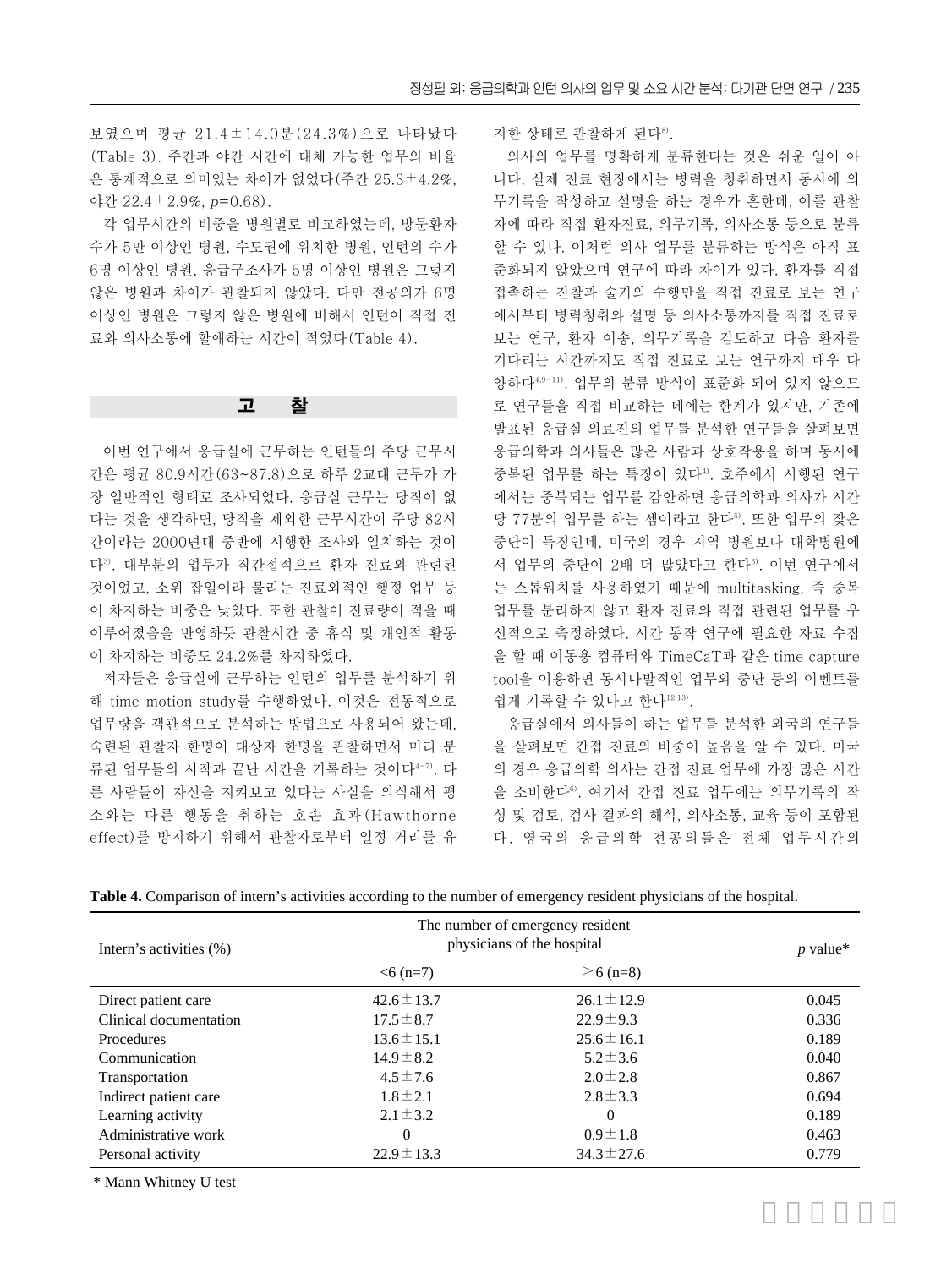15~18.5%를 행정 업무 등 의사 이외의 직종으로 대체 가 능한 업무에 사용한다고 한다14,15). 호주의 경우에도 응급실 의사 업무의 42%는 의사소통, 35%는 직접 진료 업무, 24%는 컴퓨터 사용에 소비한다고 한다5). 독일에서 응급실 의사들이 가장 많은 시간을 소비하는 업무는 회의, 행정업 무, 간접 진료의 순이었다<sup>4)</sup>. 오스트리아의 응급실에서 의 사와 간호사들은 근무시간의 절반(47%) 정도를 간접 진 료 업무에 사용하였다10). 덴마크의 응급의학 의사들은 업 무 시간의 25%를 직접 진료에, 5.8%를 간접 진료에, 24% 를 의사소통에, 31%를 의무기록에 6%를 이송에, 개인 용 무로 5%를 사용하였다고 한다9). 이상의 연구들은 응급실 인턴의 업무량을 측정한 것은 아니므로 직접 비교는 의미 가 없다. 호주에서 응급실 인턴의 업무를 분석한 연구를 보 면 의사소통과 의무기록 43.9%, 병력청취 17.5%, 신체검 진 9.3%, 술기 5.6%, 처방 및 결과해석 4.8%, 인수인계  $3.0\%$  등의 순이었다 $2$ . 이와 비교하면 우리나라 인턴의 경 우 병력청취와 신체검진 업무는 적게 하고 술기는 많이 하 는 것으로 나타났다.

인턴 제도가 당분간 유지된다면 임상 경험이 적은 인턴 이 독자적으로 직접 진료를 많이 하도록 하기 보다는 의무 기록이나 술기 보조, 학습 관련 업무의 비중을 높이는 것이 바람직 할 것으로 생각된다. 이를 위해서는 응급실에 근무 하는 지원 인력의 기준을 상향조정하여 대체가능한 업무를 줄여주고, 근무시간을 일정 수준으로 제한하여 자체 학습 시간을 확보해 주어야 한다.

향후 인턴 제도가 폐지된다면 기존의 인턴 업무를 대체 할 인력이 필요하다. 인턴이 폐지되면 처음 4년간은 5개 연차가 전공의 과정을 수행하게 되므로 인턴의 업무가 전 공의들 사이에 역할 분담될 가능성이 많다. 그러나 전공의 들의 근무시간 제한 등 수련환경을 개선하고자 하는 사회 적 분위기를 감안할 때 인턴의 업무를 전공의들이 떠맡는 것도 바람직하지 않으며 쉽지 않을 전망이다16). 또한 단기 간 내에 의사 인력을 증원하기 어렵다는 점을 감안하면 간 호사나 응급구조사에게 소정의 교육을 거쳐 진료보조 업무 를 일정 부분 위임하는 것이 필요할 것으로 생각한다. 의료 법 제2조는 의료와 보건지도를 의사의 업무로, 진료보조를 간호사의 업무범위로 규정하고 있다. 복지부의 유권해석에 의하면 의사의 지시 감독 하에 간호사가 수행 가능한 업무 로는 간단한 문진, 활력징후 측정, 혈당 측정, 채혈 등 진단 보조 행위, 소독, 정맥로 확보, 소변로 확보, 관장 등 치료 보조 행위, 각종 주사 행위 등을 들고 있으며, 이런 업무들 은 간호사가 대체 가능한 인턴 업무라고 하겠다. 응급구조 사의 업무 범위는 응급의료법 시행규칙 제33조에 명시되 어 있으며 이번 연구에서 조사된 업무 중에서는 환자이송, 정맥로 확보, 창상의 응급처치 등이 있다. 심전도 검사는 의료기사 등에 관한 법률 시행령에 임상병리사의 업무로 명시되어 있다. 따라서 현재 우리나라의 법규에 따라 인턴 업무를 대체할 인력으로는 간호사와 응급구조사, 임상병리 사를 생각할 수 있다.

미국, 영국, 캐나다 등에서는 응급실에서 별도의 진료보 조 인력을 사용하고 있다. 미국에서 physician assistant (PA) 제도는 1960년대부터 시작되었다. 2~4년의 인증된 교육 프로그램을 졸업하고 국가 자격증을 획득해야 한다. 2010년 기준으로 75,000명의 PA 중 10% 정도가 응급실 에서 의사의 감독하에 일정 업무를 위임받아 일하고 있다<sup>17</sup>. Nurse practitioner (NP) 제도 또한 응급실에 도입된지 30년 이상이 지났으며, acute care NP 또는 emergency NP라는 세부분야가 도입되었다18). 미국의 경우 이러한 진 료보조 인력들의 응급 진료 참여는 갈수록 증가하는 추세 인데, PA의 진료 참여는 1995년 전체 응급 환자의 2.9% 에서 2009년에는 9.9%로 증가하였으며, NP의 진료 참여 는 같은 기간에 1.1%에서 4.7%로 증가하였다19). 영국의 한 병원에서 진료보조 인력의 도입 후 응급의학 전문의의 업무량이 감소하였는지를 조사한 연구에서는 업무시간의 20% 정도가 단축되었다고 하며, 주로 의무기록, 전화통화, 정맥로 확보 시간이 줄어들었고, 협진시간과 감독 업무가 증가하였다고 한다20). 국내에서도 일부 과를 중심으로 유 사한 인력이 활동 중이며, 이러한 인력을 양성화하자는 의 견도 있으나, 우리나라 실정에는 맞지 않는다는 반대 의견 도 있다21,22).

이번 연구의 한계점으로는 첫째, 전국의 수련병원을 대 상으로 조사한 것이 아니므로 표본 추출 과정에서 선택편 견이 개입되었을 가능성이 있다. 특히 강원, 전북 및 제주 지역의 병원이 선정되지 못하였다. 둘째, 응급실 인턴의 업 무 중 2시간씩만을 선택적으로 분석한 것으로 전체 업무를 반영한다고 보기 어렵다. 인수인계나 컨퍼런스 참여 등과 같은 특정 업무의 누락이 있었다. 또한 응급실이 과밀화되 지 않은 시간에 관찰하였을 가능성을 배제할 수 없으므로 실제보다 업무량이 과소평가되었을 가능성이 있다. 셋째, 여러 명의 관찰자 사이에 업무를 분류하는 방식에 차이가 있을 수 있다. 이번 연구에는 15명의 관찰자가 참여하였으 며 업무 내용을 가능한 자세히 기술하는 방식으로 자료를 수집하여 취합한 후, 한 명의 연구자가 다른 직종이 대체 가능한 업무인지를 염두에 두고 업무를 분류하였다. 넷째, 호손 효과를 방지하기 위해 일정한 거리를 두고 관찰을 시 도하였음에도 불구하고 관찰자를 인지하고 평소와는 다른 업무행태를 보였을 가능성을 배제할 수 없다. 다섯째, 대체 가능한 업무를 분류하는 기준이 간호사의 진료보조 범위를 어디까지 인정할 것인지에 따라 달라질 수 있다. 저자들은 간호사의 범위 범위에 대한 복지부의 유권해석을 참조하여 분류하였으나, 이는 공식 문서로 게시된 것이 아니므로 변 경될 수 있다.